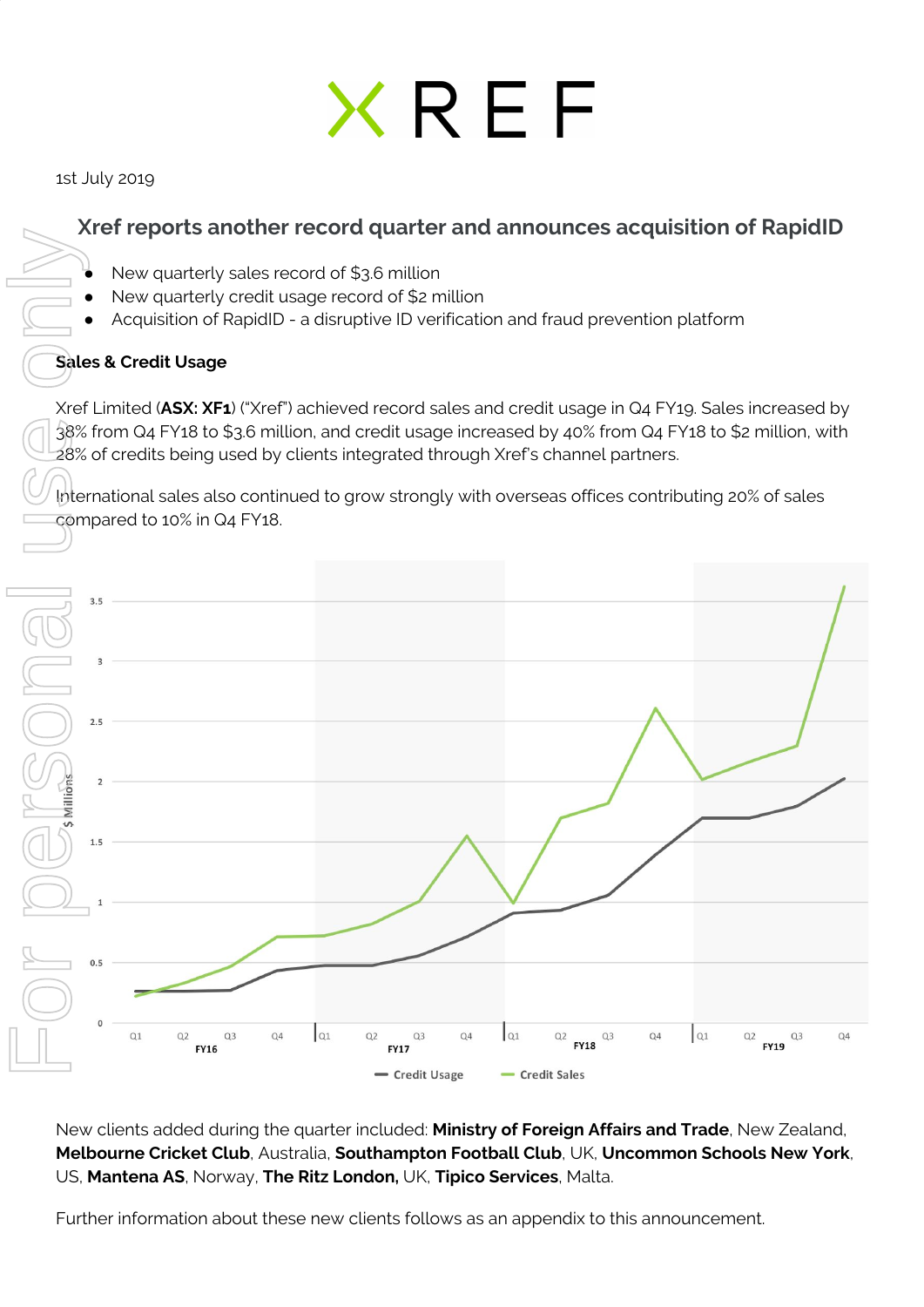#### **RapidID Acquisition**

Xref is also pleased to announce it has agreed to acquire Rapid ID Pty Ltd ("RapidID").



RapidID is a disruptive ID verification and fraud prevention platform, which aggregates leading customer verification technologies to offer flexible and seamless integration for onboarding and risk analysis monitoring.

RapidID's platform simplifies identification, screening and compliance in an all-in-one, integrated API which enables real-time identity verification:

- **Global ID Checks** one simple integration checking against more than 100 billion identity records ,across 180 countries and over 2.5 million risk entities, in 50 countries;
- **AML & KYC Compliance** Anti-Money Laundering ("AML") screening and background checks, including politically exposed persons and terrorism watch lists. Domestic and international AML and 'Know Your Customer' ("KYC') compliance;
- **ID Document Verification** which allows customers to scan documents in seconds and verify against government sources; and
- **Biometric Verification** confirms identity beyond a doubt, with facial recognition and liveness technology.

### **RapidID's Clients**

Although still relatively early in its evolution, RapidID has already acquired some significant clients including Uber, Experian, Sunsuper, Creditor Watch, Coinspot, Judobank, Easypay and Health Engine. RapidID's standalone revenues are not material to Xref at this point, however, a significant opportunity exists to increase revenues through sales to Xref's client base.

#### **Strategic Fit**

RapidID is a highly complementary acquisition for Xref. **For eight years, Xref has checked that candidates have worked where and how they say they have. With RapidID, Xref now has the ability**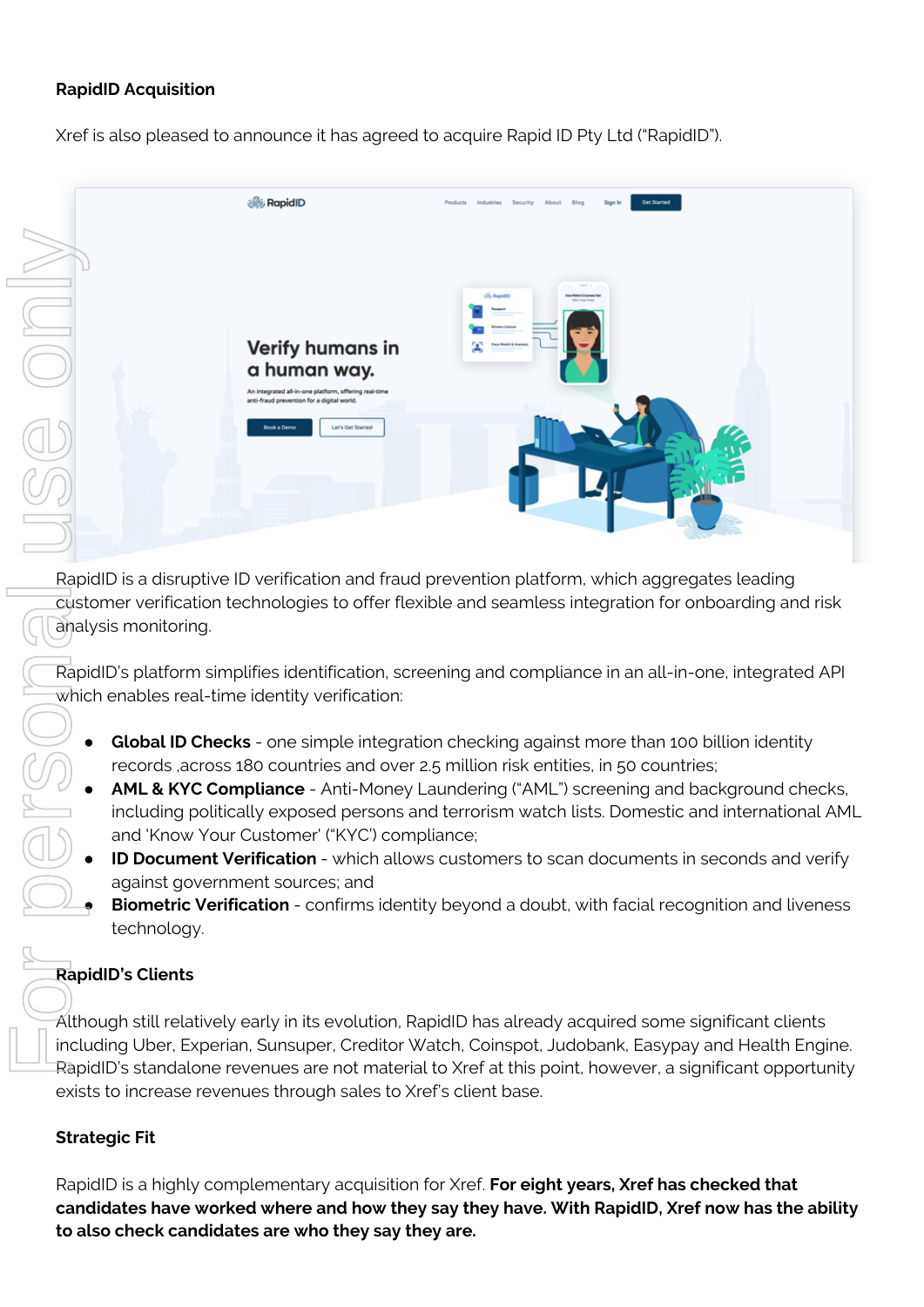RapidID has been integrated into Xref's core platform and the additional paid identity checks will be available to Xref's clients and channel partners. HR professionals are looking for better ways to verify the backgrounds and identity of candidates and Xref now brings a seamless and integrated service to their platform of choice.

RapidID will continue to evolve under its current branding and website but it will be identified as an Xref company. RapidID will also able to develop further in non-HR markets and this will create opportunities for Xref in new sectors.

# **Consideration**

Xref will purchase all shares in Rapid ID Pty Ltd and related intellectual property.

The purchase of RapidID will be completed through a combination of cash and Xref shares to a total value of \$1.5 million AUD. The cash component makes up \$600,000 AUD of the purchase and shares to the value of \$900,000 AUD will be issued to the sellers. The issue price for the shares will be the 14 day VWAP (volume weighted average price) prior to today's date. The purchase consideration will be paid under the terms of the Share Purchase Agreement when the conditions precedent have been fulfilled or waived. Completion is expected to take place in the current quarter. presentation is only the make not only the make not only the stronger but also a stronger but also a stronger but also a stronger but also a stronger but also a stronger but also grow RapidID in the conditions of cost and

RapidID's Queensland-based founder, Ashley Hoey, will join Xref along with his development team of two and will continue to develop the RapidID platform and business as General Manager, RapidID.

In addition to the purchase price, Ashley Hoey will receive 300,000 shares on completion and will be entitled to receive an additional 600,000 shares over two years, provided he remains employed by the business.

# **MANAGEMENT COMMENTS**

**Executive director / CEO Lee-Martin Seymour said:** This acquisition changes the Xref narrative, today we become a global verification service. For eight years we have enabled businesses to validate their candidates' claims. We now also allow them to verify their identity. As individual entities, Xref and RapidID have already formed a symbiotic relationship and together we'll lead each other to significant new market opportunities.

**Executive director / CSO Tim Griffiths said:** In the development of RapidID, Ashley has chosen a best of breed technology stack offering a full API that we were able to easily integrate with. A vast amount of work has gone into negotiating the global data connections that allow RapidID to offer a seamless connection between people and verification technology. As RapidID is also an ISO 27001 certified business, data security is and will continue to be paramount for both businesses.

**Founder / RapidID Ashley Hoey said:** Xref provides a great platform for the global growth of RapidID. Since the first meeting with Tim and Lee, we have all recognised the opportunity to combine and become a leading global player in the human verification sector. Having spent time with the whole Xref team, I am excited to join and together develop solutions that will address the rapidly evolving requirements of clients.

**Brad Rosser / Chairman said:** These final quarter results are a reflection of another successful year for Xref and a very positive indication of the year ahead. In addition, introducing our first acquisition is an exciting and pivotal moment for the business. We will leverage the sales and marketing opportunity it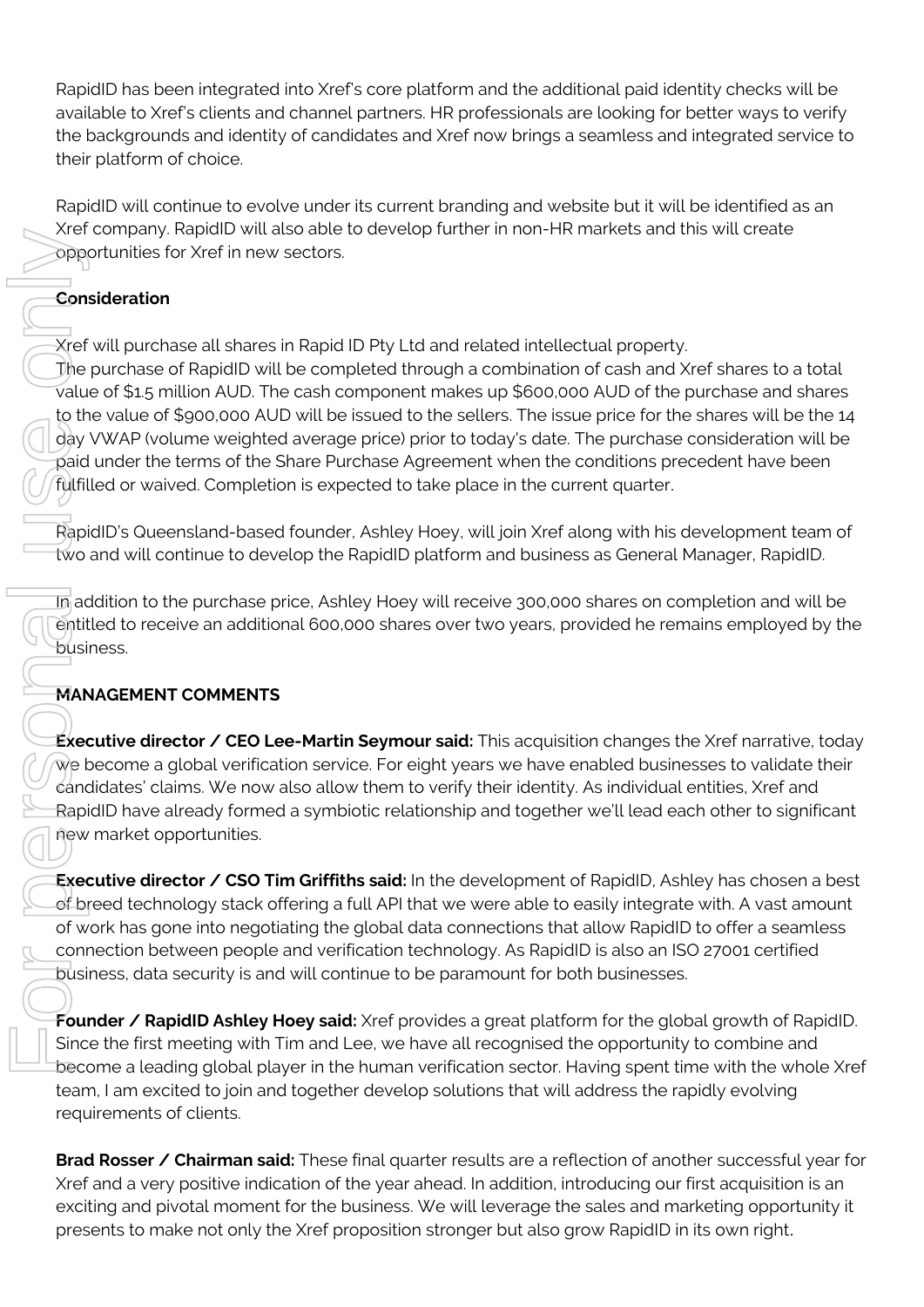| <b>Key points about Xref</b> |                                                                                                                                                                                                                                                                                                                                                                                                            |
|------------------------------|------------------------------------------------------------------------------------------------------------------------------------------------------------------------------------------------------------------------------------------------------------------------------------------------------------------------------------------------------------------------------------------------------------|
| <b>First mover advantage</b> | Xref provided the first automated solution for the candidate referencing<br>process and it is capitalising on its first-mover advantage by focusing on<br>and investing for international growth.                                                                                                                                                                                                          |
| <b>Business model</b>        | Under Xref's business model, when clients purchase credits (credit sales)<br>to use the candidate referencing platform, the value of their purchases is<br>recognised as unearned income. When they pay for the credits, the cash<br>is recognised as cash receipts. Once the credits are used by the client<br>(usage), Xref recognises the value of the credits used as revenue<br>(recognised revenue). |
| Global addressable market    | Xref's addressable market includes more than 180 million employees in<br>North America, 120 million employees in Europe and 15 million<br>employees in Australia and New Zealand.                                                                                                                                                                                                                          |